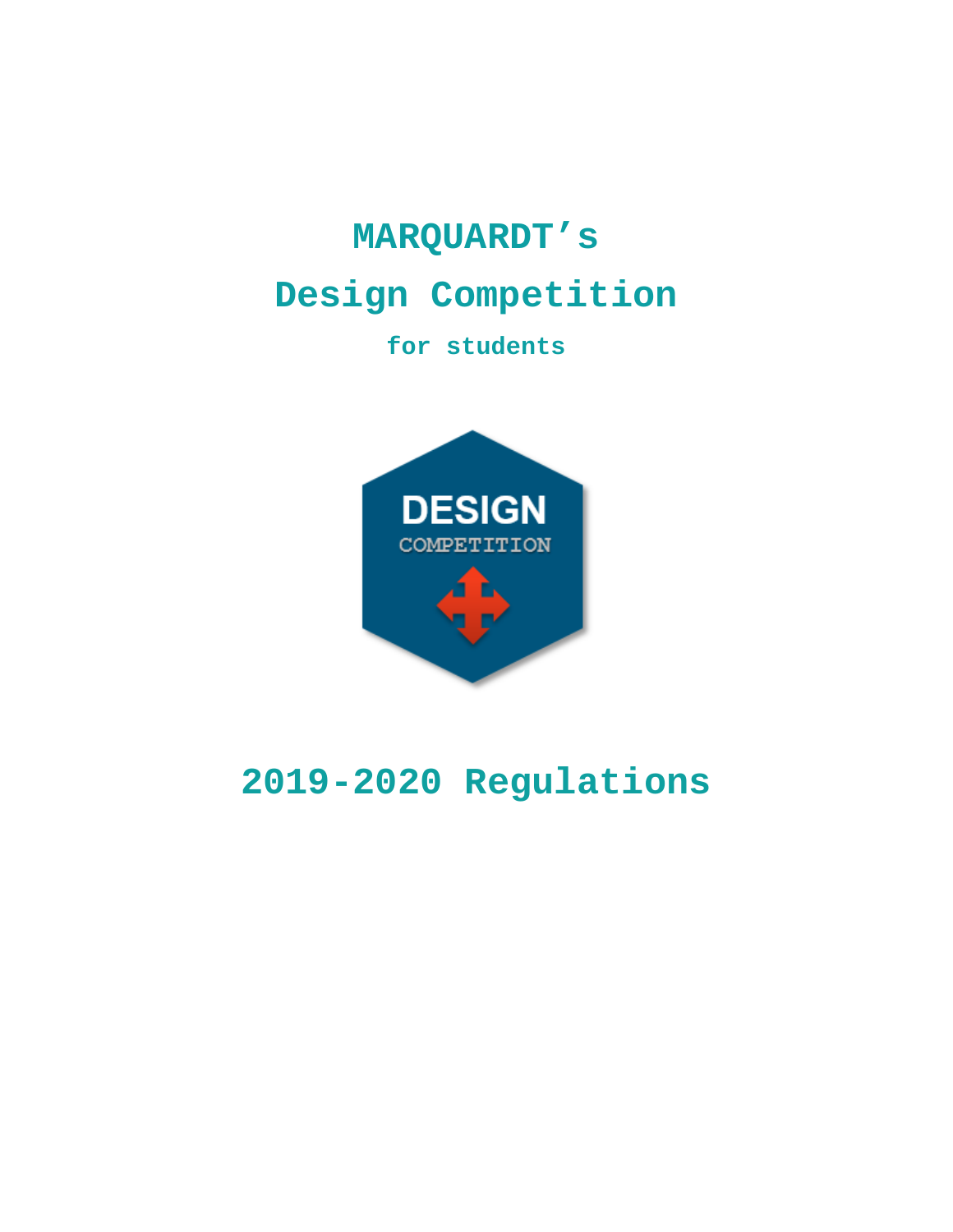## Contents

| <b>STAGE</b>                                              |
|-----------------------------------------------------------|
| $\overline{3}$ :<br>STAGE.                                |
|                                                           |
|                                                           |
|                                                           |
| Annex 2: registration email template  11                  |
| Annex 3: registration and project idea email template  12 |
|                                                           |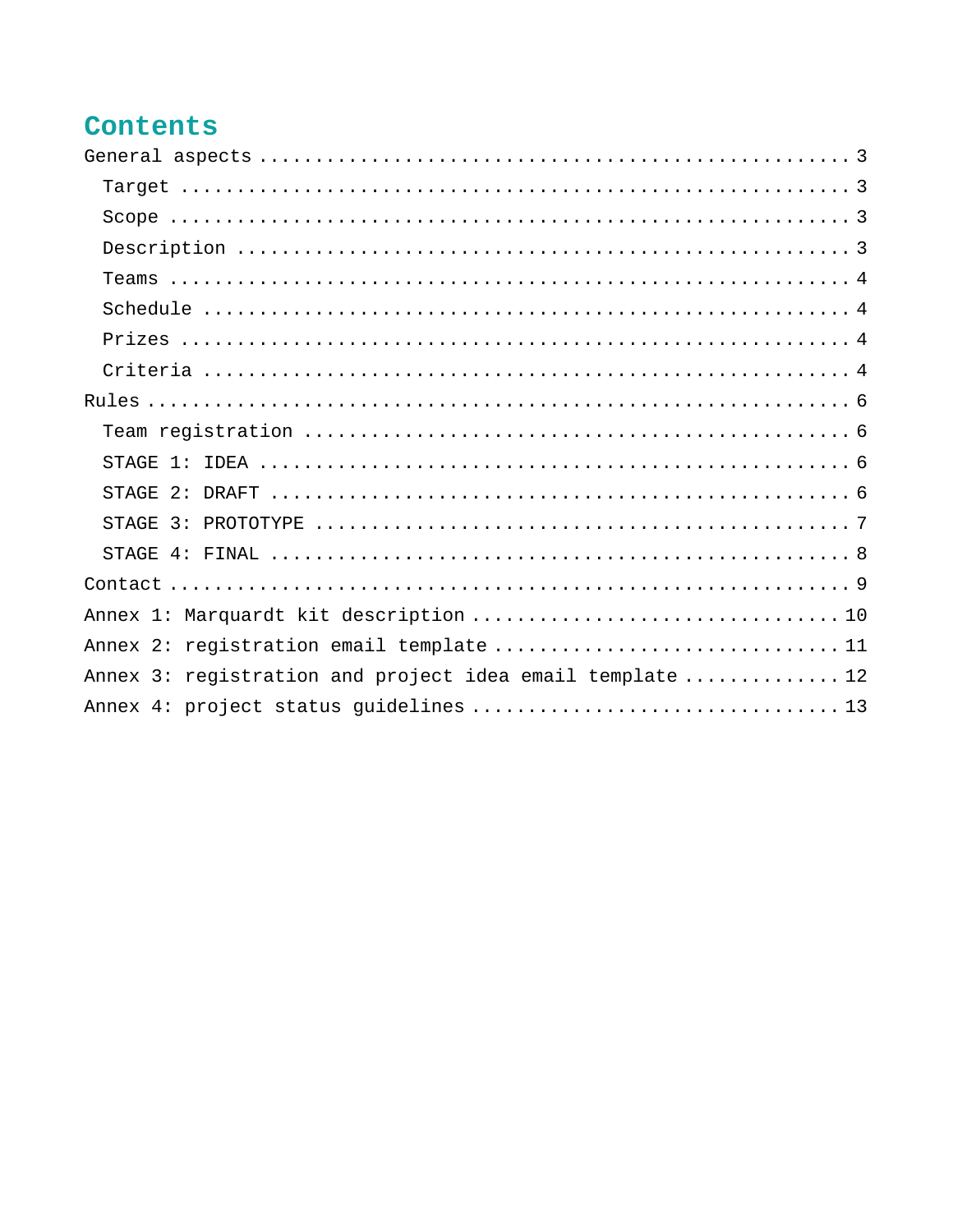## **General aspects**

## **Target**

The competition addresses the undergraduate students and graduate students enrolled in master programs of technical faculties at "Lucian Blaga" University of Sibiu with knowledge in embedded systems.

#### **Scope**

The competition aims to develop on students the capacity to elaborate, manage and deliver on time a project.

## **Description**

The competition's theme for this year (2019-2020) is **rain-sensing car wipers**. Students will have to build an embedded system application within this automotive context.

Some system parts are delivered by Marquardt (as a kit) and their integration within the system is mandatory; the other system parts are acquired by teams. For a description of Marquardt kit see Annex 1. During the development of their project, teams could decide changes in the design; the risks and the impacts of these decisions must be ackowledged by teams. Project status will be provided to the Marquardt Organizing Team for review.

The competition is developed on stages as follows:

STAGE 1: IDEA = teams will present their embedded system application idea and how they think to build-up the system.

STAGE 2: DRAFT = teams will accompany their idea with a draft document presenting a design for their application; a small research is needed to accomplish this stage and some decisions are made; teams should present how they will integrate Marquardt provided kit; we will review the drafts and 10 teams are selected to advance to the next stage.

STAGE 3: PROTOTYPE = selected teams will implement the chosen design into a working prototype; small scale changes are admitted and teams should acknowledge their risk and impact; intermediate project status is reviewed by the Marquardt Organizing Team and each student team will receive a feedback.

STAGE 4: FINAL = teams will present their status and their prototype in a final meeting; the winner will be announced.

At any stage teams can resign from the competition; in this case they have the responsibility to announce Marquardt Organizing Team not later than 1 week prior to the ongoing stage deadline; also they have to return the Marquardt provided kit.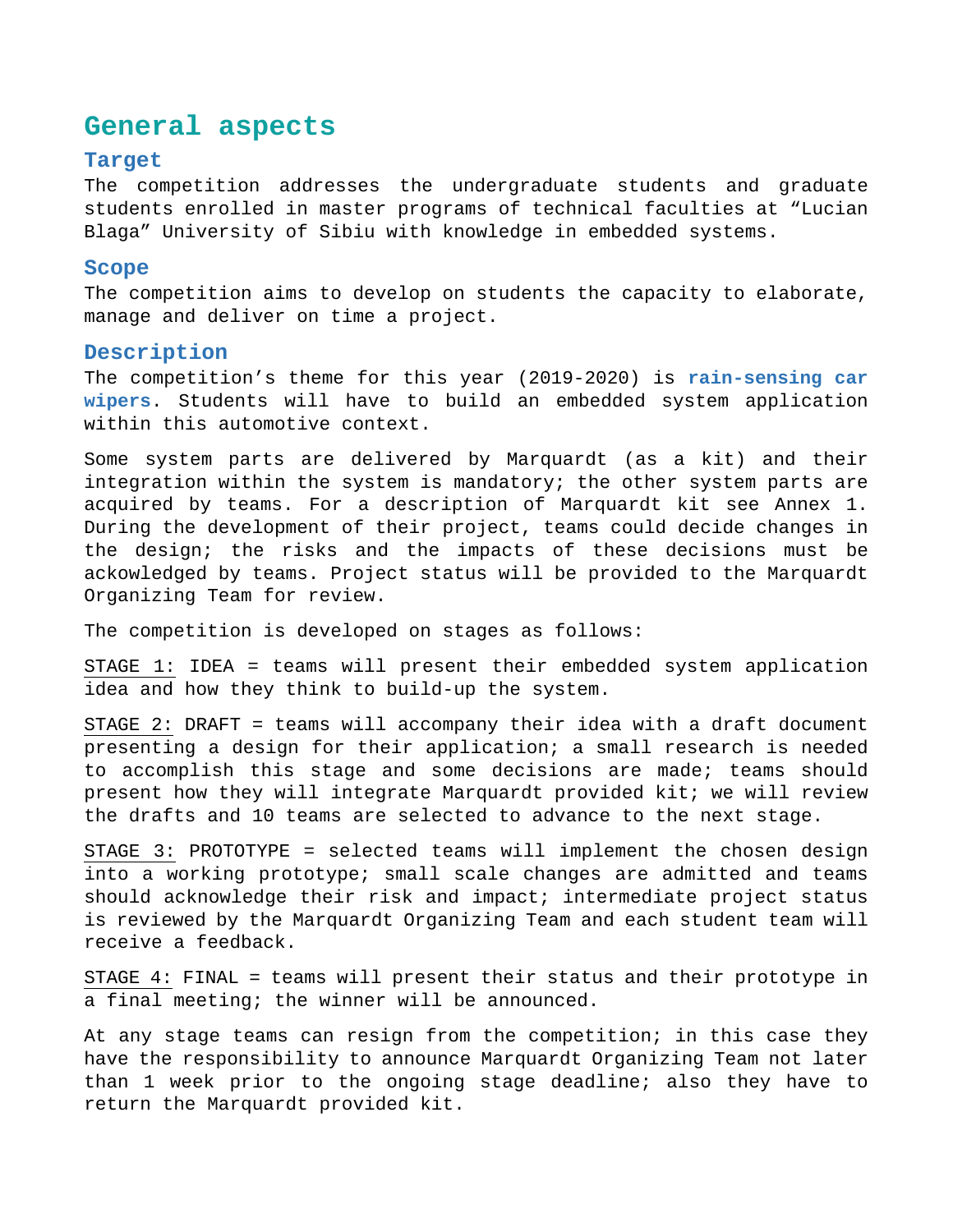## **Teams**

The competition is predicated on teamwork, therefore teams of 2 students are eligible. Number of teams to register is unlimited. Number of teams advancing to Prototype stage is limited to 10.

## **Schedule**

The below timeframe will be followed:

Stage1: October 2019

Stage2: November – December 2019

Stage3: December 2019 – April 2020

Stage4: May 2020

Teams must watch for the following deadlines:

| Teams registration latest:          | 31 october 2019  |
|-------------------------------------|------------------|
| Idea presentation latest:           | 31 october 2019  |
| Draft presentation latest:          | 29 november 2019 |
| Selected teams announcement latest: | 13 december 2019 |
| Marquardt kit provided latest:      | 20 december 2019 |
| Intermediate status latest:         | 28 february 2020 |
| Prototype showdown/review latest:   | 06 march 2020    |
| Final status latest:                | 8 may 2020       |

Final presentation and winners latest: 15 may 2020

Should the dates be changed by Marquardt, then they will be announced.

## **Prizes**

Winners will receive the following e-mobility prizes: First place: 2x Electric bicycles (e-bike) Second place: 2x Electric scooters Third place: 2x Electric auto-balance vehicles (segway type)

### **Criteria**

Within the predicated competition's scope, there are several aspects which Marquardt Organizing Team emphasizes in a short list below. They will act as criteria for declaring the winner of the competition (the order in the list does not constitute a priority):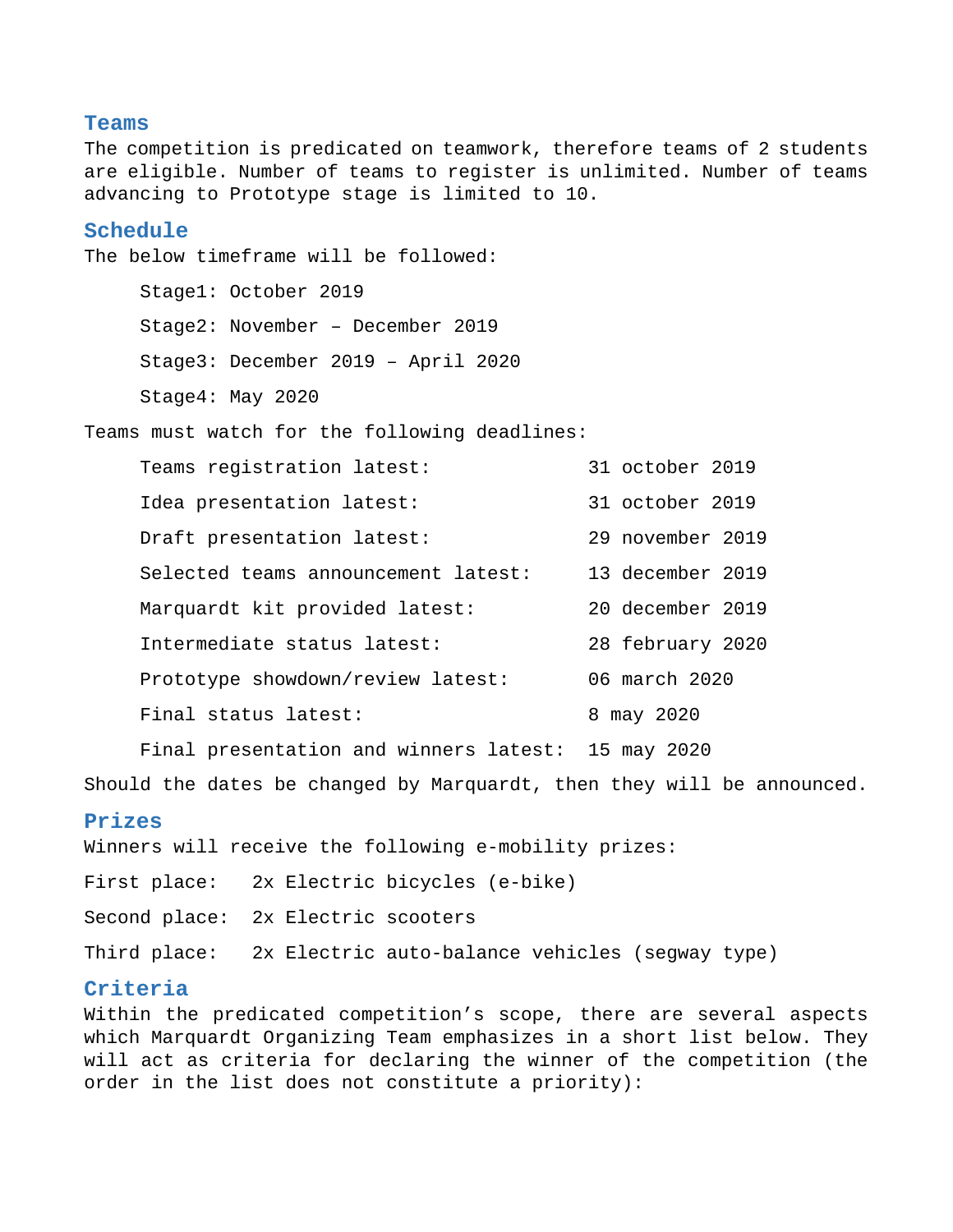```
\Rightarrow Project planning:
  Teams present and implement a schedule of their project activities. 
 Project budget: 
  Teams buy parts for the system and a budget is managed towards a 
  low cost solution. 
\Rightarrow Project allocation:
  Team members are splitting their project activities and 
  responsabilities between them. 
\Rightarrow Milestones achievement:
  Teams are watching deadlines to deliver on time the required output. 
\Rightarrow Decision responsability:
  During the development of the project decisions are done, therefore 
  teams watch their decisions' risks and impacts. 
\Rightarrow Hardware-Software design:
  Teams elaborate a hardware-software design and present it, knowing 
  its advantages over other systems and its limitations. 
\Rightarrow Hardware-Software implementation:
  Teams coherently implement the predicated design. 
\Rightarrow Communication:
```
Teams communicate their results to Marquardt Organizing Team and receive feedback.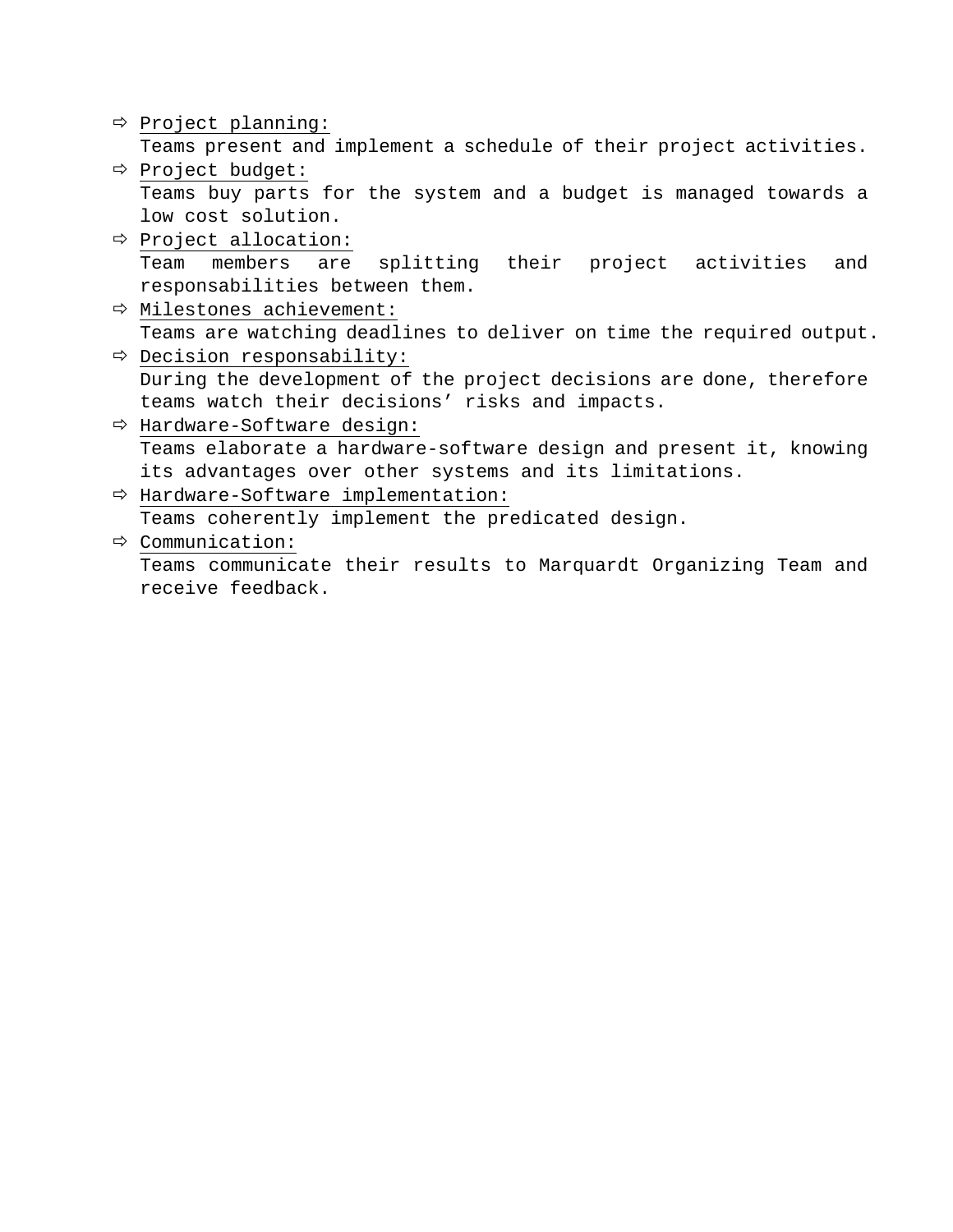## **Rules**

## **Team registration**

1. Deadline for team registration is 31.10.2019, 23:59

2. Teams with 2 members can register.

3. As a member you have to be enrolled as undergraduate student to University "Lucian Blaga" from Sibiu or to be enrolled as graduate student to one of the University's Master Programs.

4. Students that are Marquardt employees cannot participate.

5. The registration can be performed by simply sending an email to the following address: catalin.stan@marquardt-ro.com

Include in the email all team members with the requested information (see Annex 2 for an email template): Name, Faculty, Year of study, Phone number, Email address.

You will receive a registration confirmation email.

6. The number of teams to register is unlimited.

7. Being member in multiple teams is forbidden.

8. You could combine the step of team registration with the step of sending the idea presentation (see STAGE 1: IDEA rules), but it is not mandatory.

### **STAGE 1: IDEA**

1. Deadline for sending the idea presentation is 31.10.2019, 23:59

2. For this stage it is required just to roughly describe your application project idea.

3. The idea of the application project has to be presented in a written form in English language. Only PDF is allowed. Limit is 500 words, Times New Roman font, size 12, between lines space of 1.0, page normal margins of 1".

4. Send the idea description to the following email address: catalin.stan@marquardt-ro.com

5. You could combine the step of sending the idea presentation with the step of team registration (see Team Registration Rules), but this is not mandatory.

#### **STAGE 2: DRAFT**

1. Deadline for sending the draft is 29.11.2019, 23:59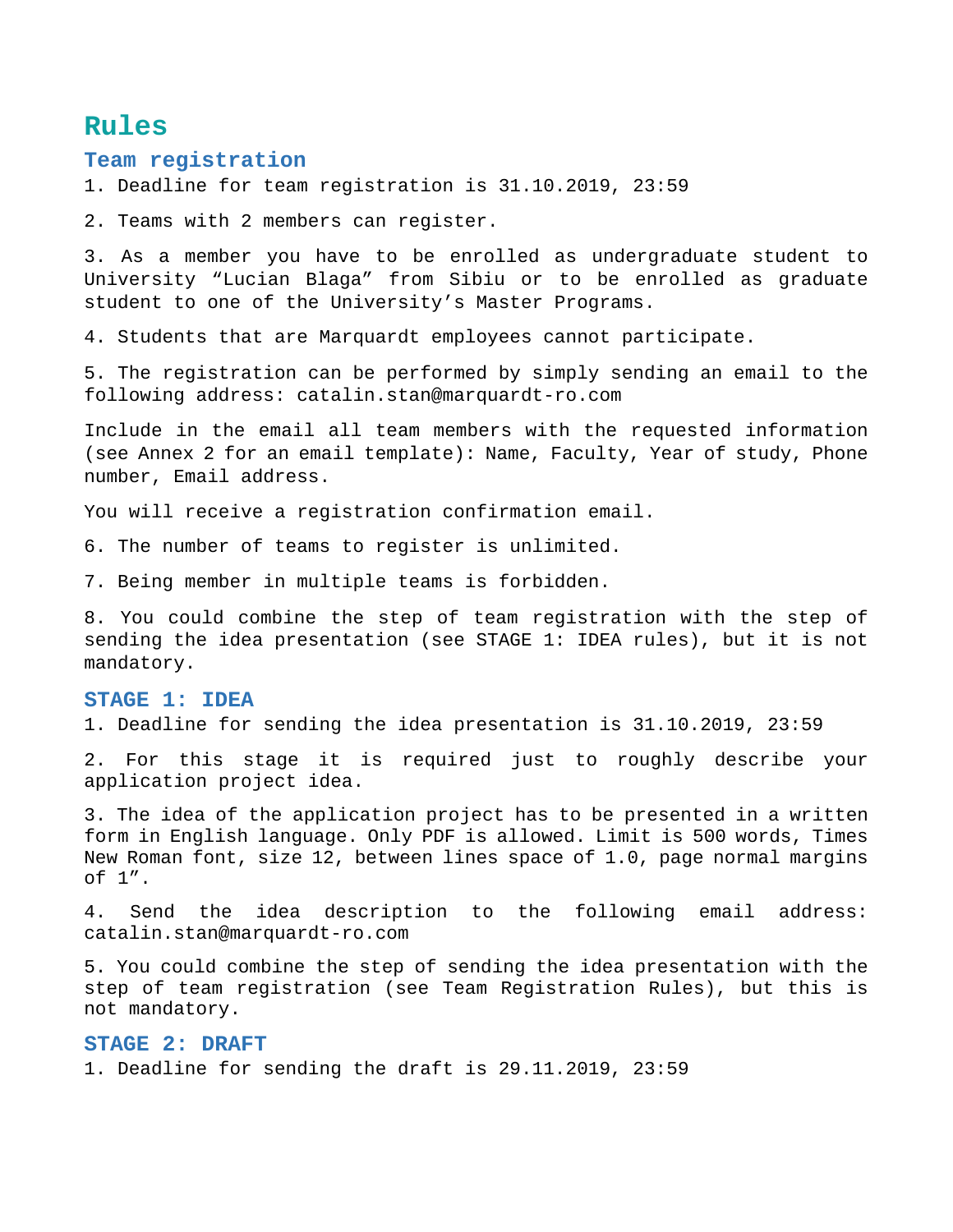2. For this stage it is required to detail your idea following your research done so far. The following are guidelines for you to detail:

- how you will integrate the Marquardt's kit in the system?

- have you considered alternative options for your system?

- have you considered the hardware/software resources for your system?

- how you will interface hardware and software?

- have you made a project budget estimation?

- what responsabilities has each team member?

- have you planned your activities?

3. The draft has to be presented in a written form in English language. Only PDF is allowed. Maximum limit is 4000 words, Times New Roman font, size 12, space between lines of 1.0, page normal margins of 1". Graphics/UML diagrams describing your system are encouraged to be used.

4. Send the draft document to the following email address: catalin.stan@marquardt-ro.com

5. Only 10 teams will be selected to advance to STAGE 3: PROTOTYPE.

6. At this stage of the competiton all teams will receive a feedback following the draft review. Feedback is provided via email latest 13.12.2019, 23:59.

#### **STAGE 3: PROTOTYPE**

1. Selected teams will be notified to receive Marquardt's kit latest on 20.12.2019, 23:59.

2. At this stage, teams are required to implement the design described in the draft and build a prototype. An intermediate status of the project implementation must be sent via email by the teams latest on 28.02.2020, 23:59. Use the following email address: catalin.stan@marquardt-ro.com

3. The intermediate status has to be presented in a written form in English language. Only PDF is allowed. Maximum limit is 5000 words, Times New Roman font, size 12, space between lines of 1.0, page normal margins of 1". Graphics/UML diagrams are encouraged to be used. This status is based on the previous draft, therefore an improvement in the system description is expected.

4. The intermediate status will be followed by a prototype review in a meeting with Marquardt Organizing Team. The meeting will be scheduled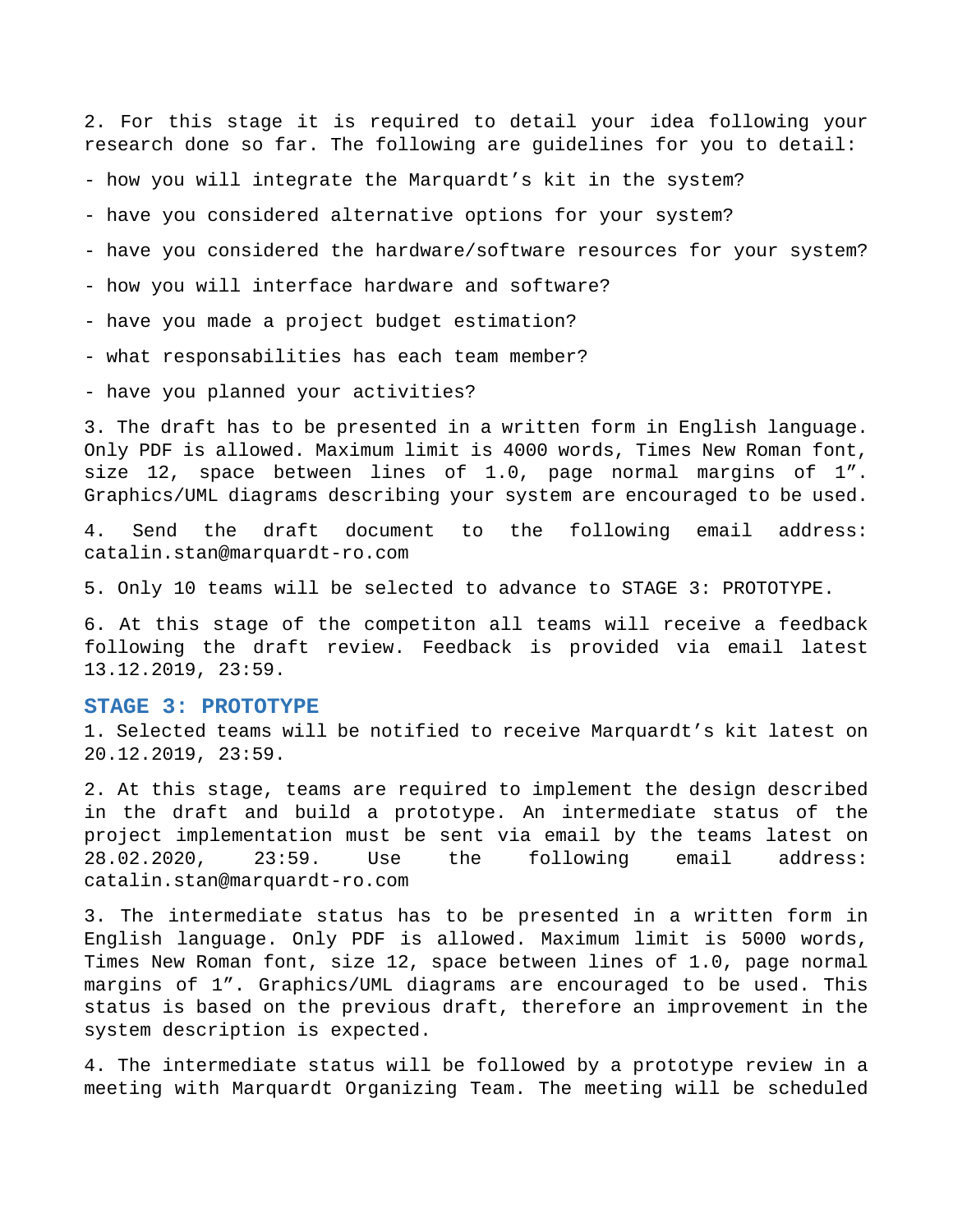in the week 02.03.2020-06.03.2020. Teams will be notified for details of the meeting.

5. Changes in design and implementation are admitted, by comparison with the draft version, but their impact must be evaluated and documented by the team. Changes will be subject to penalties, but their evaluation and documentation performed within the student team will be rewarded by the reviewers.

#### **STAGE 4: FINAL**

1. Deadline for final status is 08.05.2020, 23:59

2. At this stage, teams are required to approach the final status of their design and implementation. Between final status day and presentation day no changes in design and implementation are admitted as we expect teams to have a mature system.

3. The final status has to be presented in a written form in English language. Only PDF is allowed. Limit is 6000 words, Times New Roman font, size 12, space between lines of 1.0, page normal margins of 1". Graphics/UML diagrams are encouraged to be used. This status is based on the previous intermediate status, therefore an improvement in the system description and prototype implementation is expected. Use the following email address: catalin.stan@marquardt-ro.com

4. The final status will be followed by the final prototype presentation in a meeting with Marquardt Organizing Team. Prototype must be functional at this date. The meeting will be scheduled in the week 11.05.2020-15.05.2020. Teams will be notified for details of the meeting.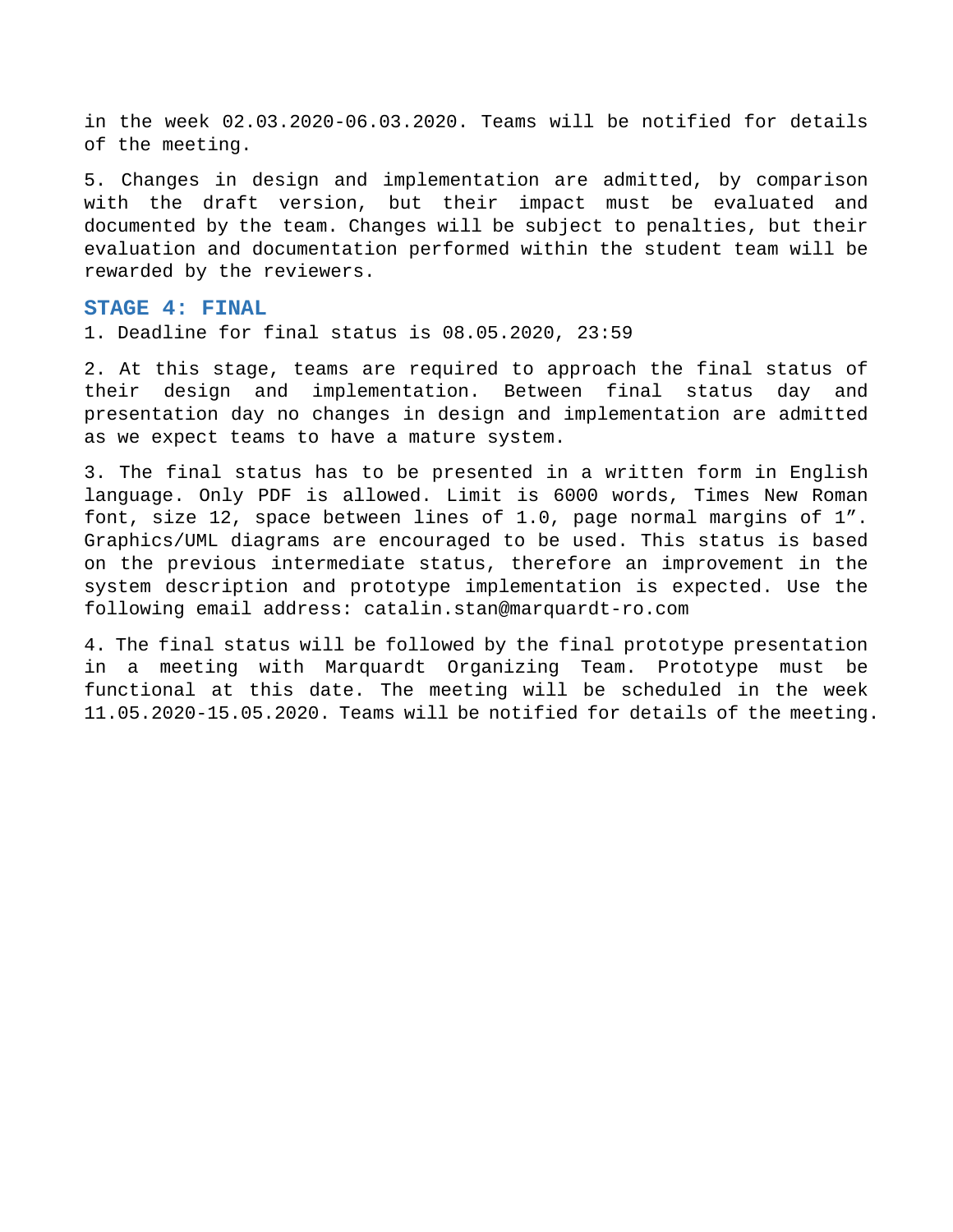## **Contact**

For questions to address, contact Catalin Stan: catalin.stan@marquardt-ro.com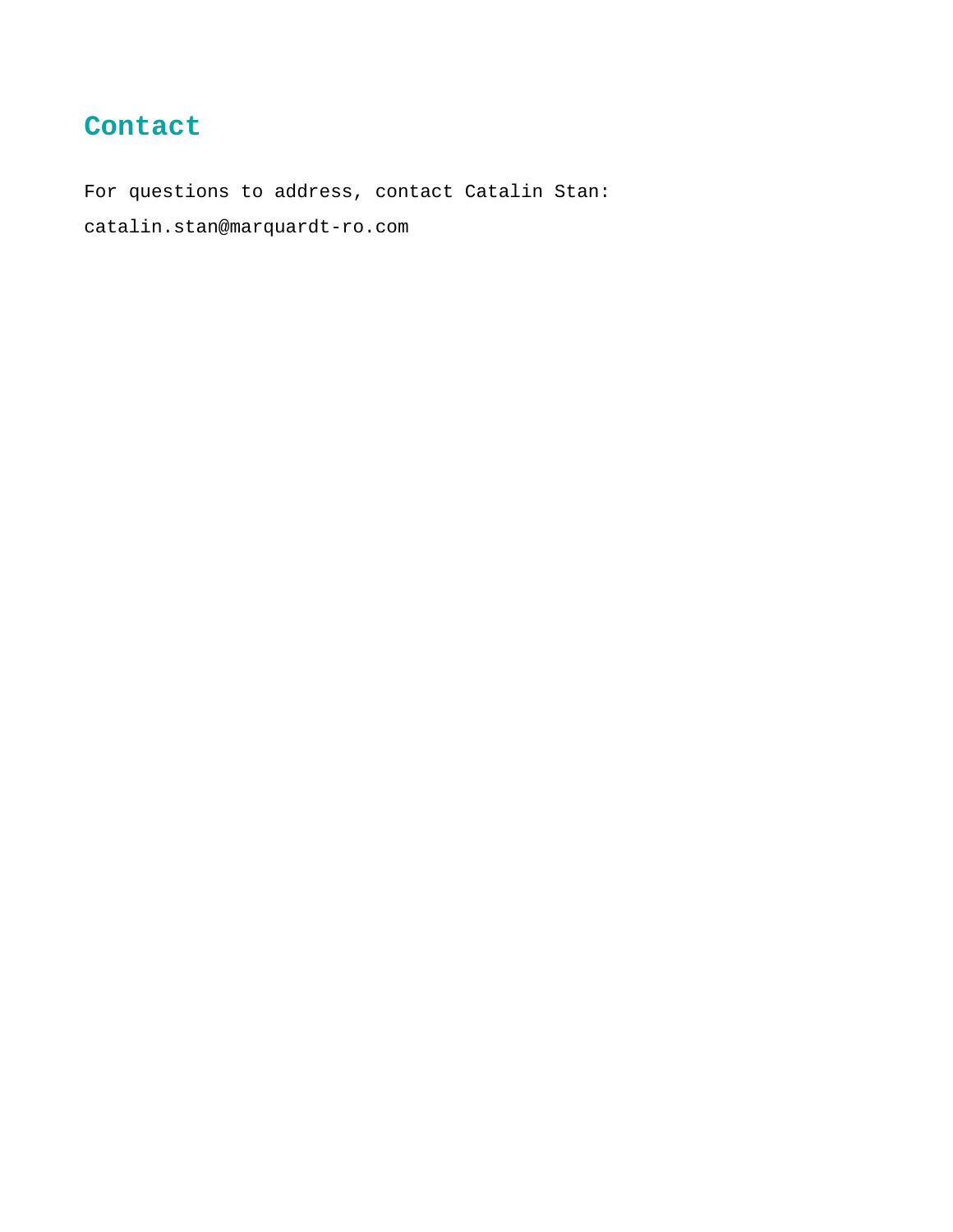## **Annex 1: Marquardt kit description**

Marquardt kit consists of the following parts:

- A. 1x development board Xplained PRO ATmega324PB
- B. 1x mini-USB cable
- C. 1x DC motor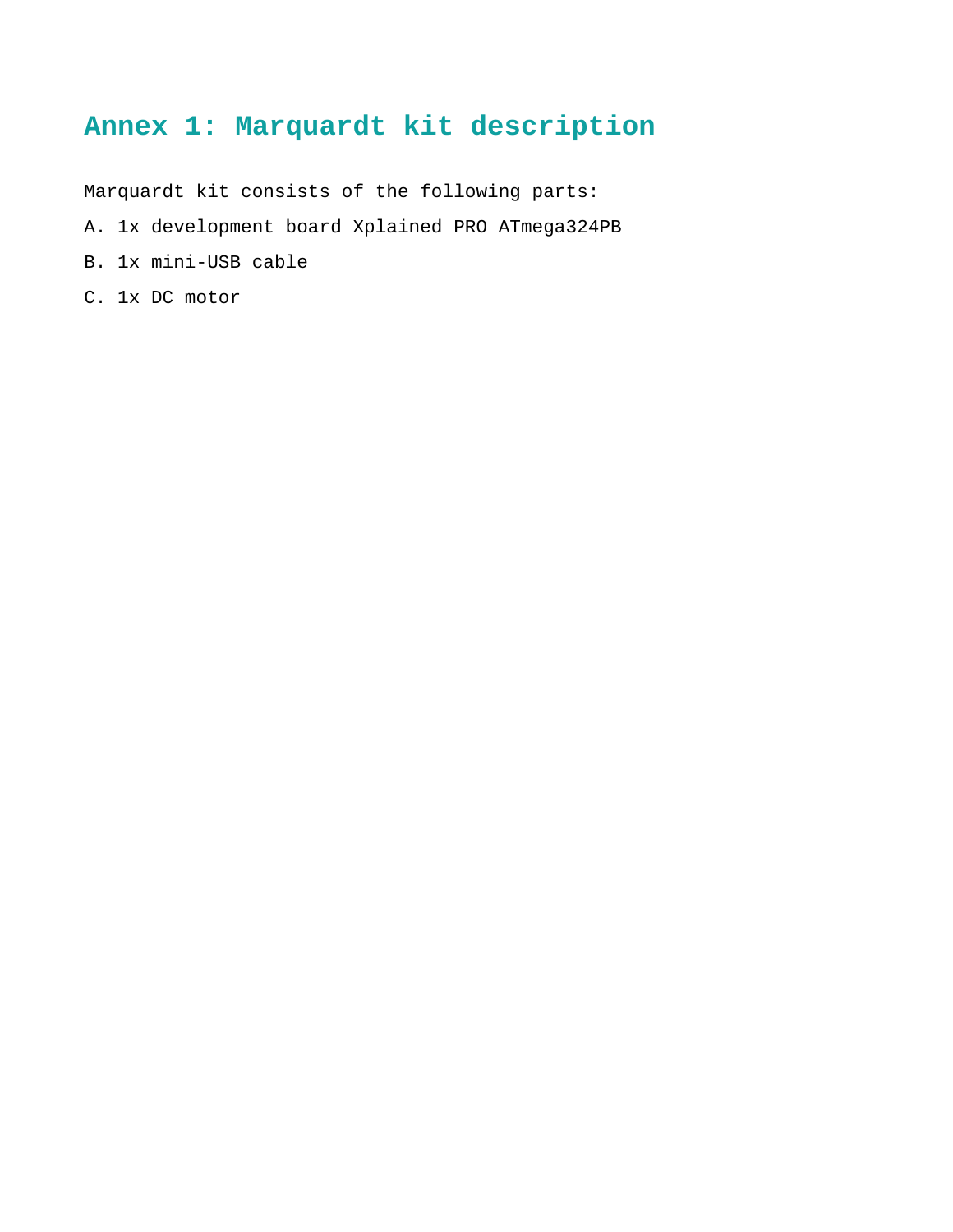## **Annex 2: registration email template**

Hello Marquardt Organizing Team,

We would like to register to the 2020 Student Design Competition. Following this email we will send you our project idea presentation.

Team name: [complete here your team's name]

Team member 1 info:

Name: [complete here his/her name] Faculty: [complete here the Faculty he/she is enrolled] Year of study: [complete here the year of study] Phone number: [complete here his/her phone number] Email address: [complete here his/her email address]

Experience with embedded systems: [list and decribe here any embedded systems projects he/she made]

Team member 2 info:

| Name:    |  | [complete here his/her name]                         |
|----------|--|------------------------------------------------------|
| Faculty: |  | [complete here the Faculty he/she is enrolled]       |
|          |  | Year of study: [complete here the year of study]     |
|          |  | Phone number: [complete here his/her phone number]   |
|          |  | Email address: [complete here his/her email address] |

Experience with embedded systems: [list and decribe here any embedded systems projects he/she made]

Best regards,

[sender's name]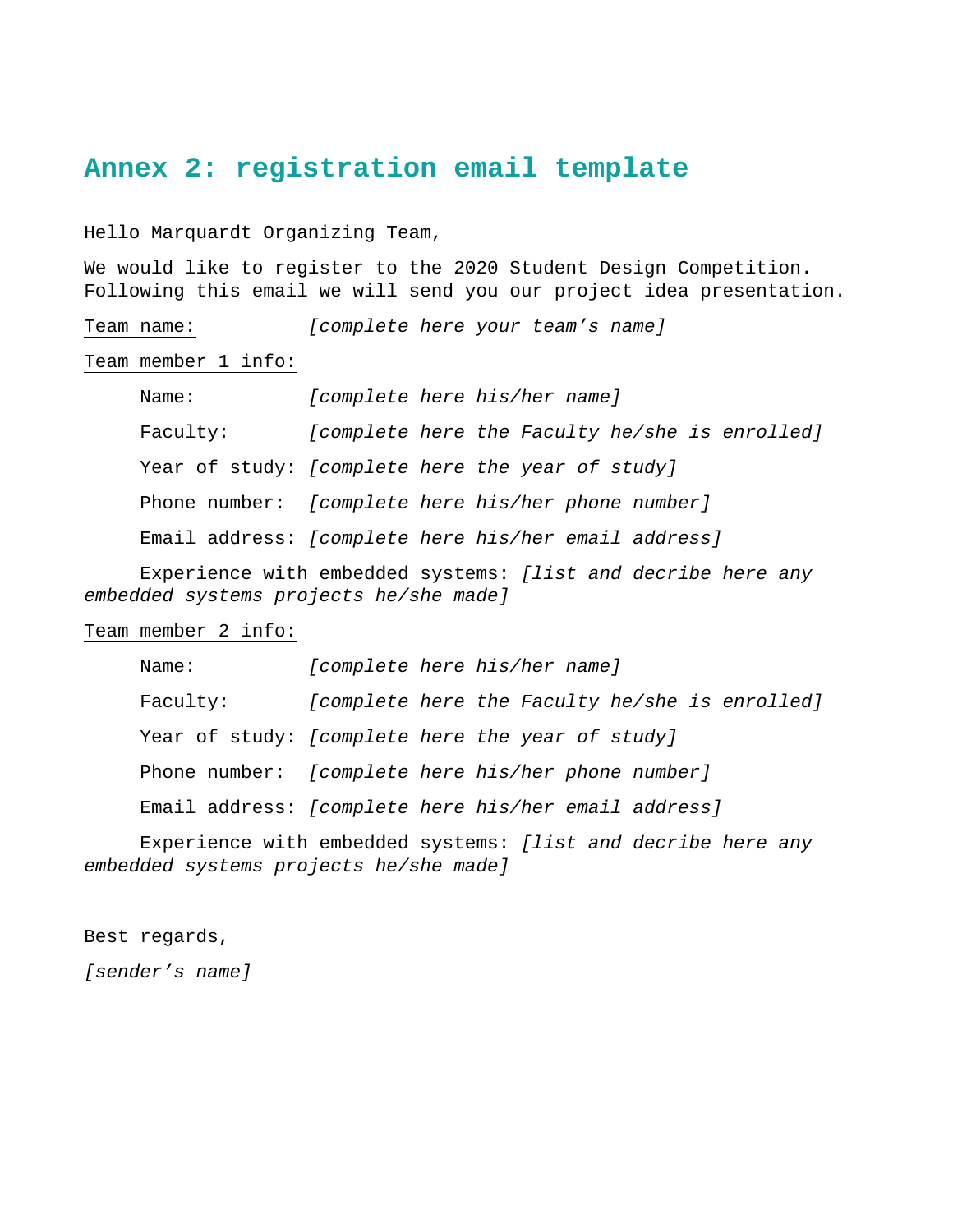# **Annex 3: registration and project idea email template**

Hello Marquardt Organizing Team,

We would like to register to the 2020 Student Design Competition. Attached to this email you will find our project idea presentation. Team name: [complete here your team's name]

Team member 1 info:

| Name:    | [complete here his/her name]                         |
|----------|------------------------------------------------------|
| Faculty: | [complete here the Faculty he/she is enrolled]       |
|          | Year of study: [complete here the year of study]     |
|          | Phone number: [complete here his/her phone number]   |
|          | Email address: [complete here his/her email address] |

Experience with embedded systems: [list and decribe here any embedded systems projects he/she made]

Team member 2 info:

| Name:    |  | [complete here his/her name]                         |
|----------|--|------------------------------------------------------|
| Faculty: |  | [complete here the Faculty he/she is enrolled]       |
|          |  | Year of study: [complete here the year of study]     |
|          |  | Phone number: [complete here his/her phone number]   |
|          |  | Email address: [complete here his/her email address] |

Experience with embedded systems: [list and decribe here any embedded systems projects he/she made]

Best regards,

[sender's name]